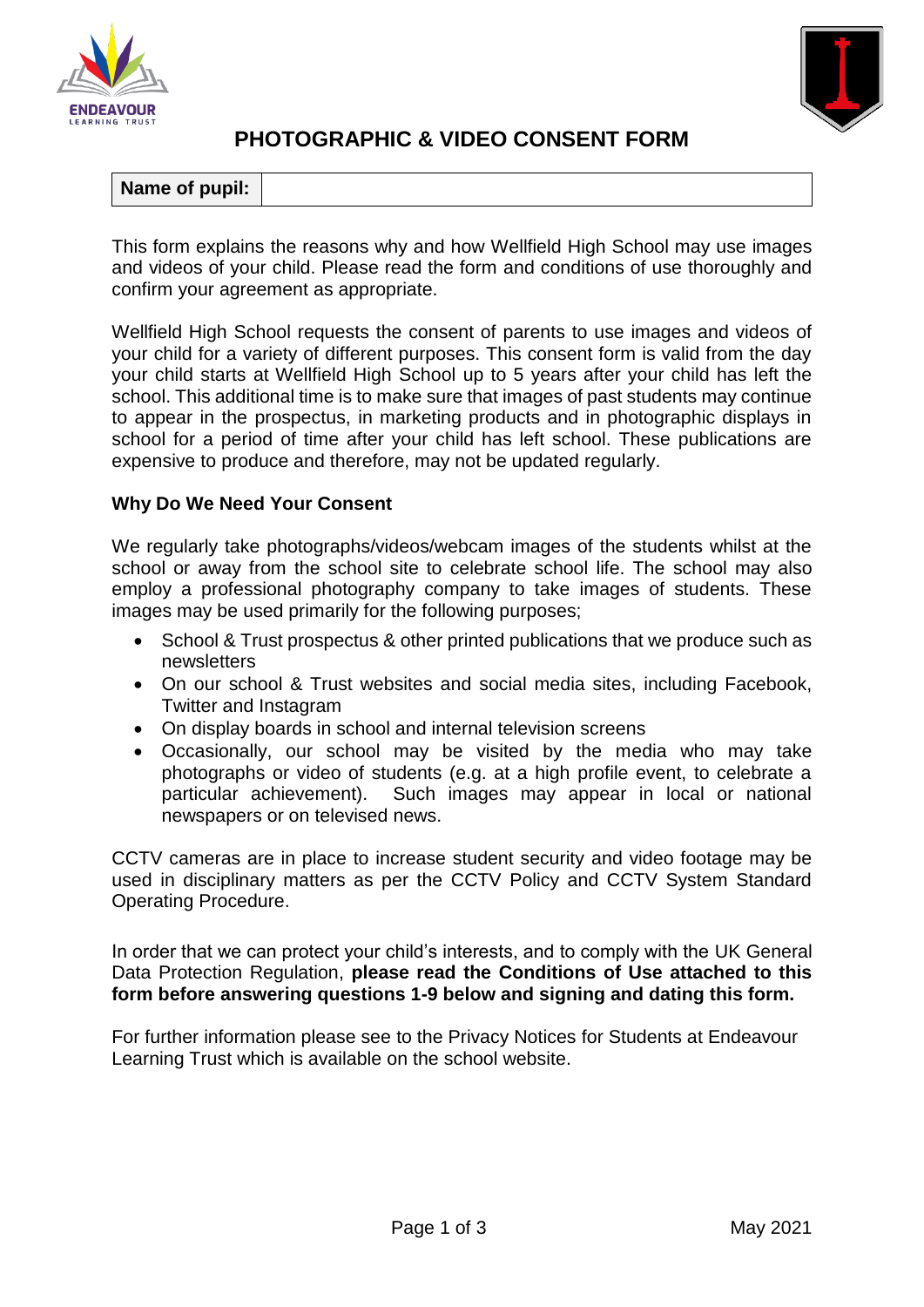| I provide consent to: |                                                                                                                                                                                                                                                                                          |            |              |  |  |
|-----------------------|------------------------------------------------------------------------------------------------------------------------------------------------------------------------------------------------------------------------------------------------------------------------------------------|------------|--------------|--|--|
| 1                     | Using images of my child on the school and Trust<br>websites.                                                                                                                                                                                                                            | $\Box$ Yes | $\square$ No |  |  |
| $\overline{2}$        | Using videos of my child on the School and Trust<br>websites.                                                                                                                                                                                                                            | $\Box$ Yes | $\square$ No |  |  |
| 3                     | Using images of my child on social media, including<br>Facebook, Twitter & Instagram.                                                                                                                                                                                                    | $\Box$ Yes | $\Box$ No    |  |  |
| $\overline{4}$        | Using videos of my child on social media, including<br>Facebook, Twitter & Instagram.                                                                                                                                                                                                    | $\Box$ Yes | $\Box$ No    |  |  |
| 5                     | Using images of my child for display on the school's<br>internal TV screens and photographic displays.                                                                                                                                                                                   | $\Box$ Yes | $\Box$ No    |  |  |
| 6                     | Using images of my child in marketing material, e.g. the<br>school prospectus and banners.                                                                                                                                                                                               | $\Box$ Yes | $\square$ No |  |  |
| 7 <sup>1</sup>        | The local media using images of my child to publicise<br>school events and activities                                                                                                                                                                                                    | $\Box$ Yes | $\Box$ No    |  |  |
| 8                     | The local media using video of my child to publicise school<br>events and activities                                                                                                                                                                                                     |            | $\Box$ No    |  |  |
| 9                     | My child's photograph being taken by a school-appointed<br>external photographer for official school photographs.<br>These photographs are used for identification purposes on<br>our internal management system and will be available for<br>you to purchase via the company or school. | $\Box$ Yes | $\square$ No |  |  |

#### **Parent**

I have read and understand the above and the conditions of use attached to this form.

Parent's or Guardian's signature:

Name (block capitals please)

Date:

#### **Student**

I, the above student, declare that I have been informed of my parent/guardian's wishes in this regard and will cooperate with the staff in carrying them out, by making them aware prior to any photographic or video capture, whether or not I should participate.

As per the Behaviour, Rewards & Exclusions Policy, I acknowledge that phones are not allowed out/must not be switched on in school so I also agree to not publish/distribute any inappropriate (as defined by the school) photographs/video taken in school on the internet/social networking web sites (e.g. Facebook, Twitter, Instagram), Bluetooth transmission to mobile devices, printing of photographs, without the prior consent of the school and the subjects of the photograph/video.

I am also aware that my image may be used by the school for up to 5 years after I have left.

Signature of student: \_\_\_\_\_\_\_\_\_\_\_\_\_\_\_\_\_\_\_\_\_\_\_\_\_\_\_\_\_ Date: \_\_\_\_\_\_\_\_\_\_\_\_\_